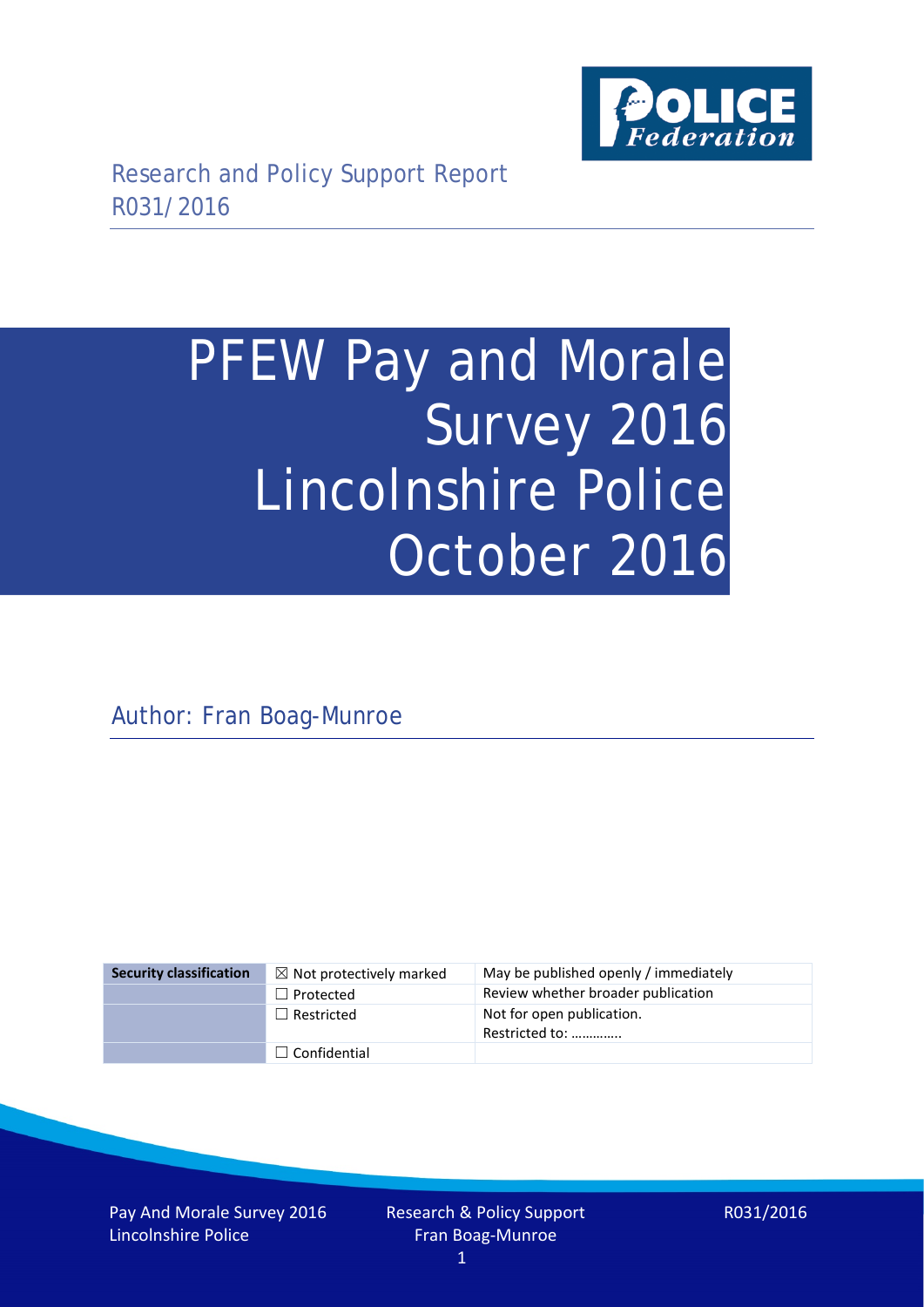## **INTRODUCTION**

This note provides a summary of responses to the PFEW Pay and Morale Survey received from respondents from Lincolnshire Police in 2016.

Where appropriate, details of average responses for the police service as a whole are also presented, as well as a ranking of Lincolnshire Police compared to other forces. Where rankings are provided, a ranking of 1 represents the force with the highest percentage of respondents expressing a particular attitude or intention, and a ranking of 42 represents the force with the lowest percentage of respondents expressing a particular attitude or intention<sup>[1](#page-1-0)</sup>. One force was excluded from this ranking because the sample size was considered too low to be representative of the force as a whole (<200 responses). Please be aware that the actual differences between individual rank positions may be quite small and, if used, should be interpreted cautiously.

Graphical summaries are also presented which compare the proportion of respondents expressing a particular attitude or intention in each force to the average for the service as a whole. These graphical summaries indicate either 1) that a force has the same proportion of respondents expressing a particular attitude as the national average or lower; 2) that the force has a higher proportion of respondents expressing a particular attitude than the national average; or 3) that the proportion of respondents expressing a particular attitude in a force is 10% or more higher than the national average.

## **RESPONSE RATE AND RESPONDENTS**

257 responses were received from Lincolnshire Police, representing a response rate of around 24% (based on March 2016 Home Office figures of officer headcount). The national response rate for the 2016 survey was 35%. Last year's response rate for Lincolnshire Police was 14%. Please bear this in mind when making comparisons with last year's findings.

Overall 2% of respondents to the survey declined to state which force they belonged to. The responses from these officers have been included within the national data but are excluded from force-level analysis.

80.9% of responses from Lincolnshire Police were received from male officers and 19.1% of responses were from female officers. 66.5% of respondents were Constables, 23.1% were Sergeants and 10.3% were Inspectors or Chief Inspectors.

<span id="page-1-0"></span> $1$  Rankings have been determined at two decimal places.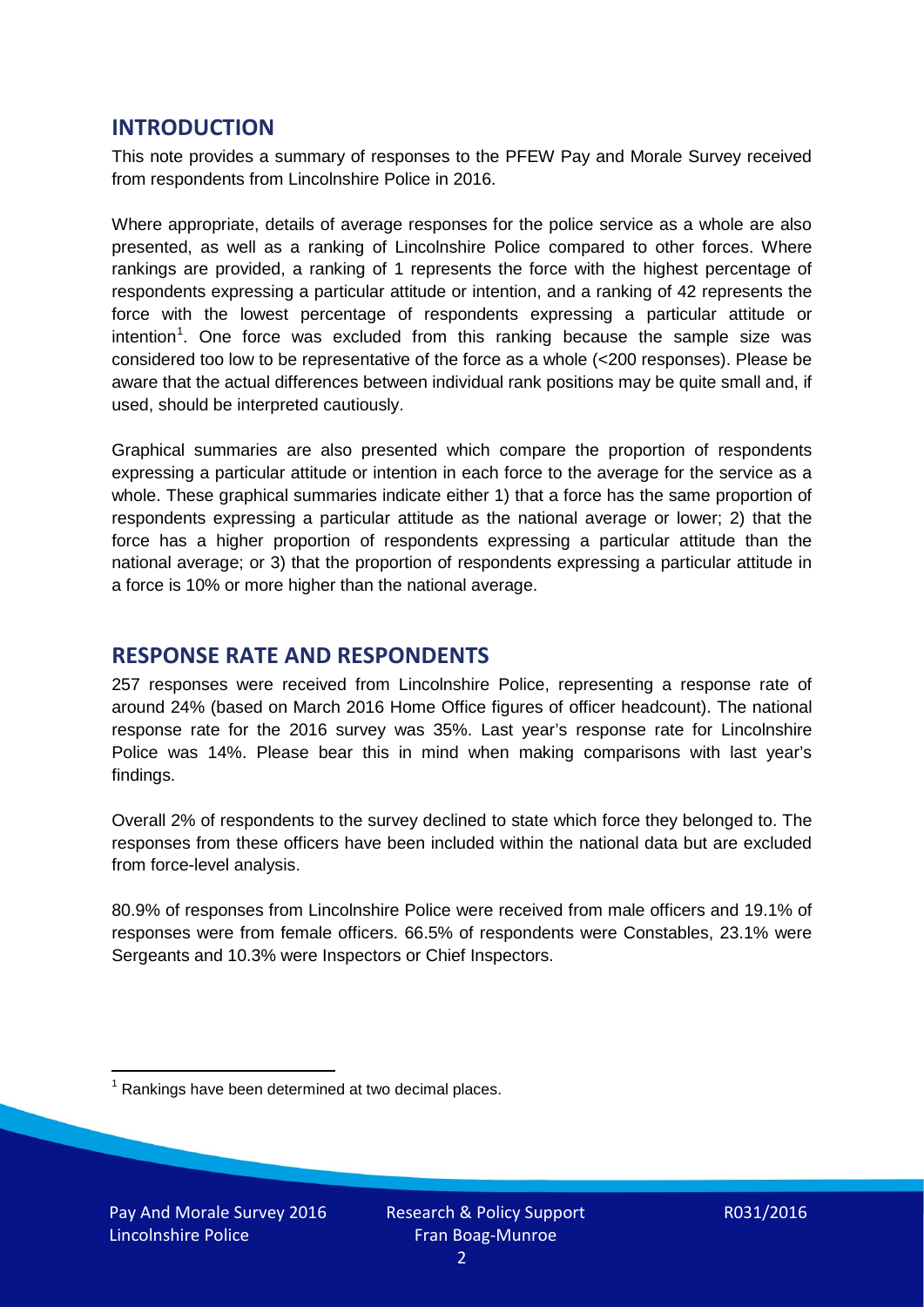## **MORALE**

54.9% of respondents from Lincolnshire Police told us that their morale is currently low.

Nationally, the proportion of respondents reporting low personal morale ranges from 72.0% at the top ranking force to 41.9% at the bottom ranking force. In terms of the proportion of respondents with low morale, Lincolnshire Police ranks 15 out of 42, meaning that, compared to Lincolnshire Police, there are 27 forces with a smaller proportion of respondents reporting low morale.

87.9% of respondents from Lincolnshire Police felt that morale within the force is currently low.

Across England and Wales as a whole, the proportion of respondents reporting low force morale ranges from 98.8% at the top ranking force to 74.1% at the bottom ranking force. In terms of the proportion of respondents reporting low force morale, Lincolnshire Police ranks 21 out of 42 forces, meaning that there are 21 forces with a smaller proportion of respondents who feel that morale within their force is low.

Comparison of 2016 and 2015 figures for morale in Lincolnshire Police are provided in the table below.

|                     | 2016  | 2015  |
|---------------------|-------|-------|
| Low personal morale | 54.9% | 73.0% |
| Low force morale    | 87.9% | 94.6% |

The proportion of respondents in the police service as a whole who said that their morale is low was 55.9%; this compares to 70.1% of respondents to the PFEW Pay and Morale survey in 2016; the proportion of respondents reporting low morale in 2016 was significant smaller than in [2](#page-2-0)015 $^2$ .

The proportion of respondents in the service as a whole who said that morale in their force was low was 89.5%; in 2015, this proportion was 94.6%. Again the difference between 2016 and 2015 was statistically significant<sup>[3](#page-2-1)</sup>.

<span id="page-2-0"></span> $2$ <sup>2</sup> Z= 40.1, p < 0.001

<span id="page-2-1"></span> $3$  Z=25.2, p < 0.001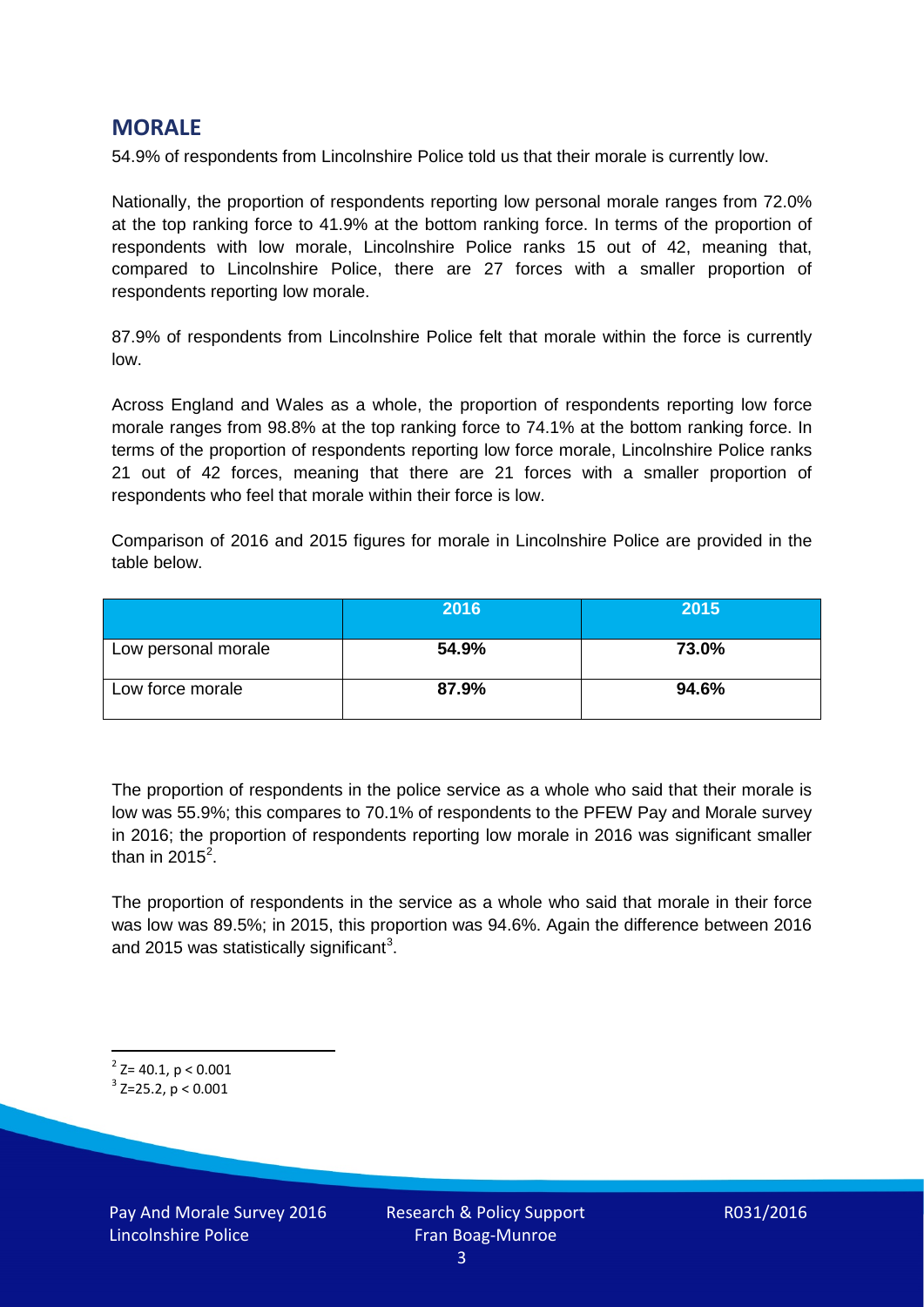*Proportion of respondents reporting low personal morale compared to national average in 2016*



## *REASONS FOR LOW MORALE*

The survey asked respondents about the factors that had a positive or negative effect on their morale, the table below shows the proportion of respondents in Lincolnshire Police who said a particular factor has had a negative effect upon their morale compared to the national average.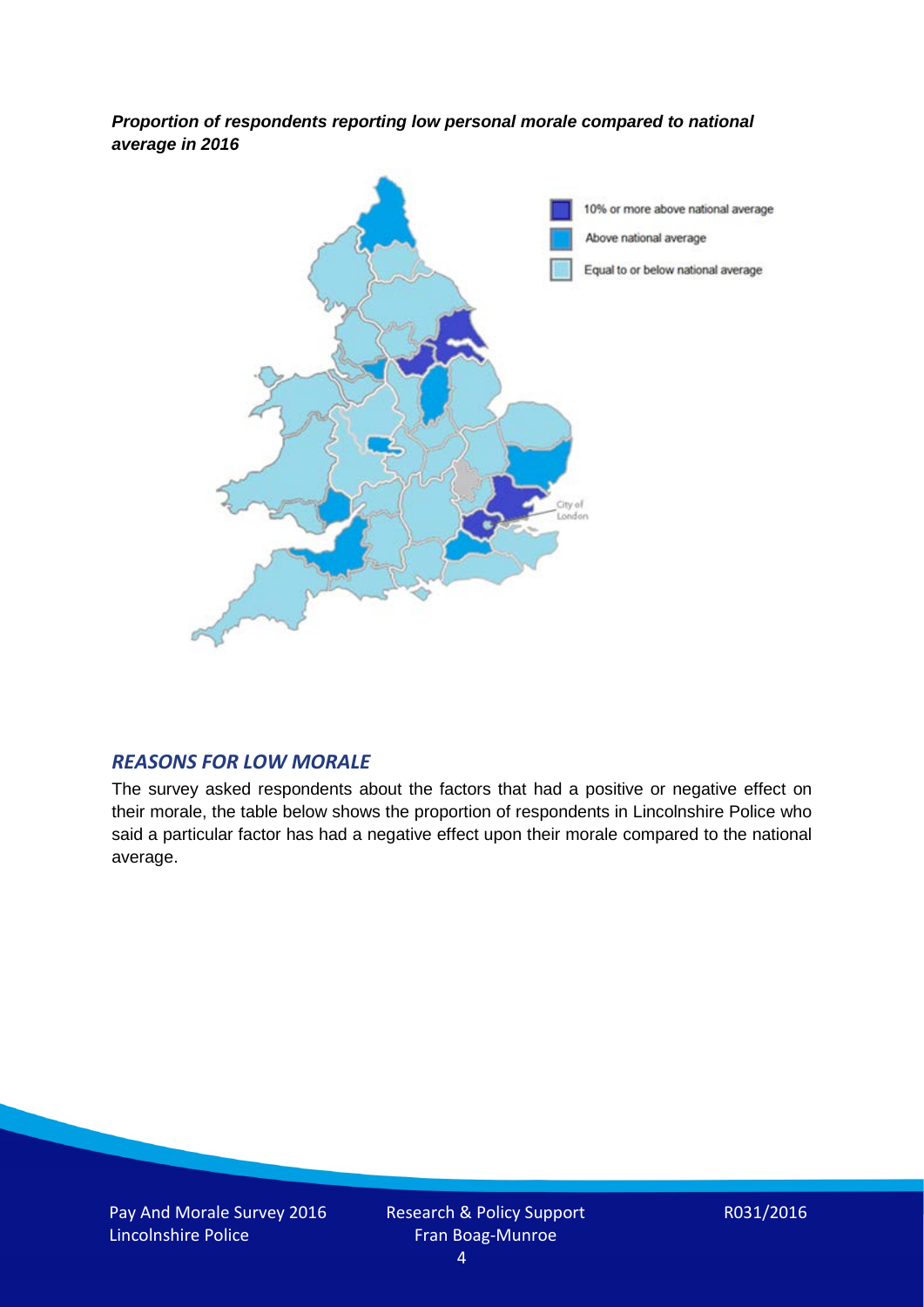| <b>Factor</b>                                  | <b>Negative effect on morale</b><br>(Lincolnshire Police) | <b>Negative effect on morale</b><br><b>(England and Wales)</b> |
|------------------------------------------------|-----------------------------------------------------------|----------------------------------------------------------------|
| Pay and benefits (including<br>pension)        | 64.0%                                                     | 70.9%                                                          |
| Day-to-day job role                            | 34.4%                                                     | 39.9%                                                          |
| Workload and responsibilities                  | 49.3%                                                     | 52.4%                                                          |
| Work-life balance                              | 55.2%                                                     | 58.2%                                                          |
| Opportunities for<br>development and promotion | 51.1%                                                     | 49.9%                                                          |
| Health and wellbeing                           | 59.6%                                                     | 54.3%                                                          |
| How the police as a whole<br>are treated       | 84.3%                                                     | 84.2%                                                          |
| Treatment by senior<br>managers                | 42.2%                                                     | 42.1%                                                          |

# **ATTITUDES TOWARDS THE POLICE**

65.6% of respondents from Lincolnshire Police said that they would not recommend joining the police to others.

Nationally, the proportion of respondents who said that they would not recommend joining the police to others ranges from 78.6% in the top ranking force to 55.4% in the bottom ranking force. Compared to the other forces in England and Wales, Lincolnshire Police ranks 29 out of 42; there are therefore 13 forces with a smaller proportion of respondents who say that they would not recommend joining the police to others.

66.0% of respondents from Lincolnshire Police said that they did not feel valued within the police.

The proportion of respondents who did not feel valued ranges from 79.2% in the top ranking force to 53.1% in the bottom ranking force. In terms of the proportion of respondents who did not feel valued within the police, Lincolnshire Police ranks 15 out of 42; there are 27 forces with a smaller proportion of respondents who did not feel valued.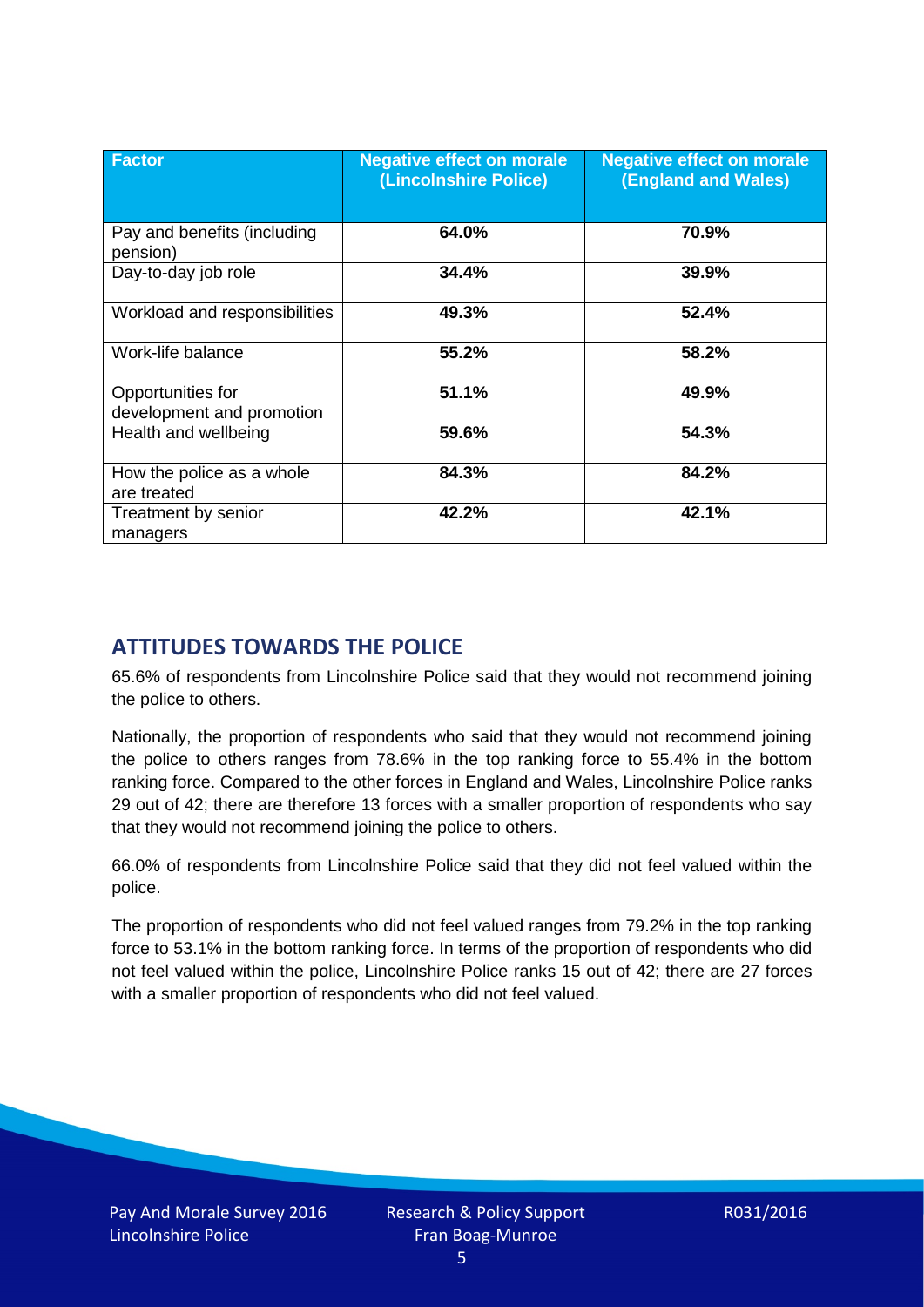|                                                           | 2016  | 2015  |
|-----------------------------------------------------------|-------|-------|
| would<br>not<br>recommend joining<br>the police to others | 65.6% | 74.5% |
| I do not feel valued<br>in the police                     | 66.0% | 75.8% |

For the service as a whole, the proportion of respondents in 2016 who said that they would not recommend joining the police to others was 69.9%. In 2015, 76.3% of respondents said that they would not recommend joining the police. The difference between 2016 and 2015 is statistically significant<sup>[4](#page-5-0)</sup>.

Across the police service as a whole, 67.3% of respondents said that they did not feel valued; compared to 74.7% of respondents in last year's survey. A significantly smaller proportion of respondents did not feel valued this year compared to 201[5](#page-5-1)<sup>5</sup>.

#### *Proportion of respondents who would not recommend the police to others compared to national average in 2016*



<span id="page-5-1"></span><span id="page-5-0"></span> $4$  Z = 19.6, p < 0.001  $5$  Z = 22.1, p < 0.001

Pay And Morale Survey 2016 Lincolnshire Police

Research & Policy Support Fran Boag-Munroe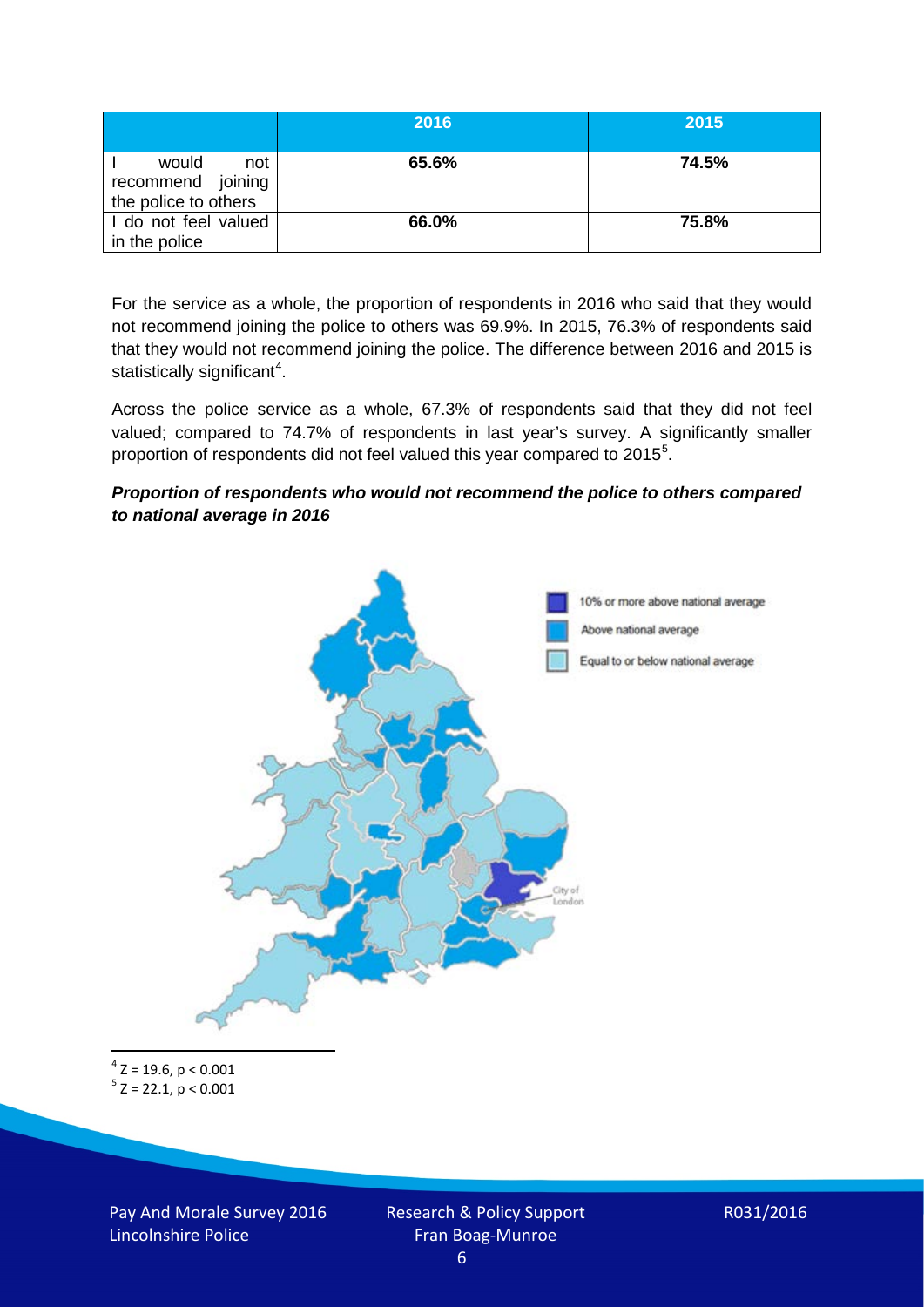# **INTENTION TO LEAVE**

10.2% of respondents from Lincolnshire Police told us that they intend to leave the police service within two years. A further 17.2% of respondents said that they currently do not know what their intentions are with regards to staving in or leaving the police.

The proportion of respondents who planned to leave the police ranged from 21.5% at the top ranking force to 4.5% at the bottom ranking force. In terms of the proportion of respondents intending to leave, Lincolnshire Police ranks 21 out of 42 forces, meaning that there are 21 forces with a smaller proportion of respondents intending to leave within two years.

Comparison of 2016 and 2015 figures for intention to leave in Lincolnshire Police are provided in the table below.

|                                                | 2016  | 2015  |
|------------------------------------------------|-------|-------|
| Intend to leave the police<br>within two years | 10.2% | 13.4% |

For the service as a whole, 11.8% of respondents planned to leave the police service within two years; in 2015, 15.6% of respondents said that they intended to leave within two years. A significantly smaller proportion of respondents intended to leave the police service in 2015 compared to 201[6](#page-6-0)<sup>6</sup>.

<span id="page-6-0"></span> $6$  Z = 15.2, p < 0.001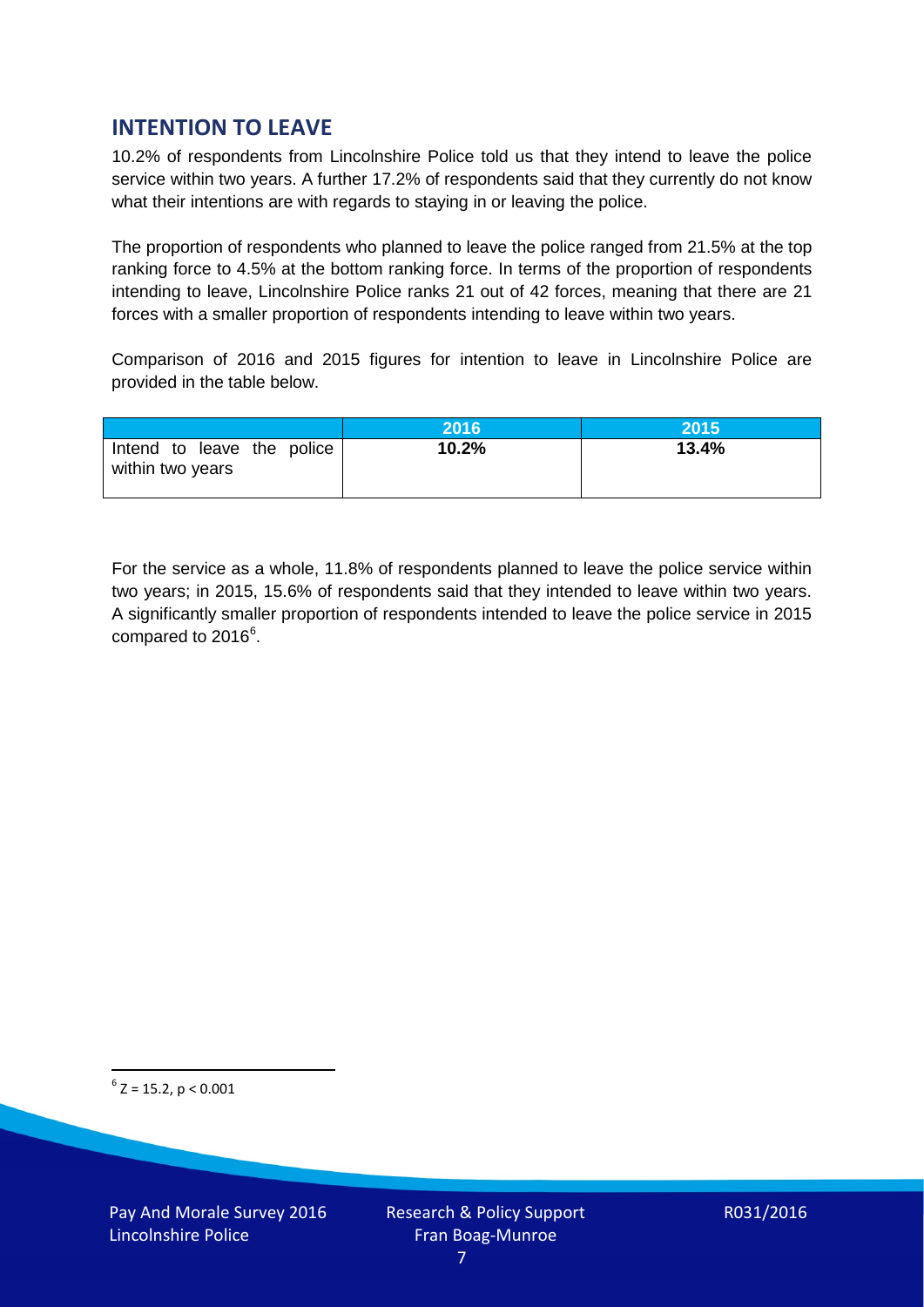*Proportion of respondents intending to leave the police within two years compared to national average in 2016*



## *REASONS FOR INTENDING TO LEAVE THE POLICE SERVICE*

Respondents who had said they intended to leave were asked to indicate the reasons behind this intention. The table below shows the proportion of respondents in Lincolnshire Police who said that a particular factor has had a major effect on their intention to leave, compared to the national average.

Please be aware that respondents were able to choose more than one option therefore the figures provide below will not add up to 100%.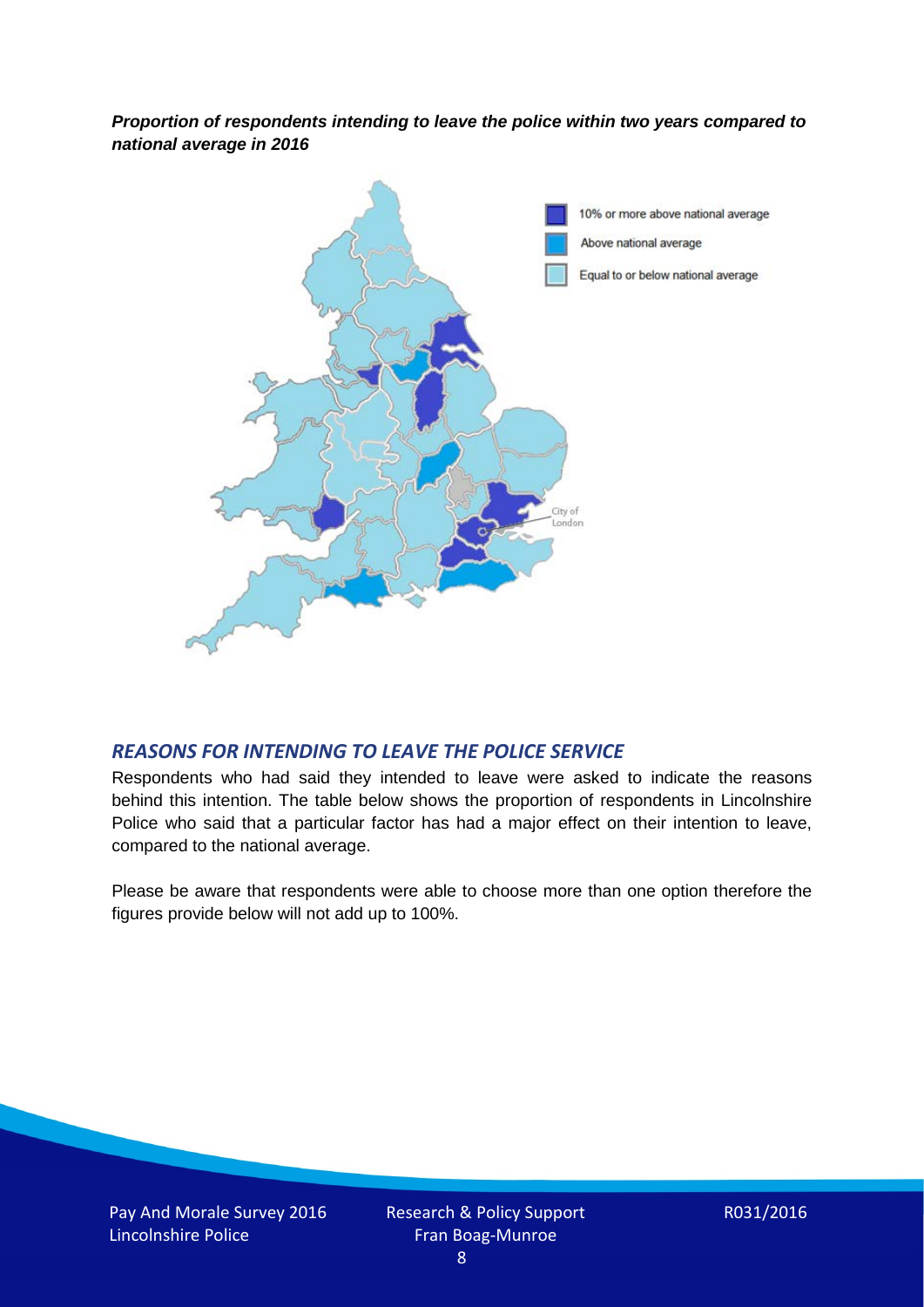| <b>Factor</b>                                          | <b>Major effect on intention to</b><br>leave (Lincolnshire Police) | <b>Major effect on intention to</b><br><b>leave (England and Wales)</b> |
|--------------------------------------------------------|--------------------------------------------------------------------|-------------------------------------------------------------------------|
| The impact of your job on<br>your family/personal life | 50.0%                                                              | 57.2%                                                                   |
| Your morale                                            | 68.4%                                                              | 81.7%                                                                   |
| Your opportunities for<br>development and promotion    | 25.0%                                                              | 49.1%                                                                   |
| Your pay and benefits                                  | 40.0%                                                              | 67.6%                                                                   |
| Better job opportunities<br>outside of the Police      | 55.0%                                                              | 59.2%                                                                   |
| The impact of the job on your<br>health and wellbeing  | 50.0%                                                              | 69.4%                                                                   |
| Dissatisfaction with your day-<br>to-day job role      | 30.0%                                                              | 43.6%                                                                   |
| Your workload and<br>responsibilities                  | 25.0%                                                              | 41.8%                                                                   |
| How the police was a whole<br>are treated              | 75.0%                                                              | 77.6%                                                                   |
| Your treatment by senior<br>managers                   | 35.0%                                                              | 43.7%                                                                   |

# **PAY AND BENEFITS**

72.3% of respondents from Lincolnshire Police told us that they do not feel that they are paid fairly for the responsibilities they have within their job.

Across England and Wales, the proportion of respondents who feel that they are not paid fairly for their responsibilities ranges from 80.8% at the top ranking force to 63.0% at the bottom ranking force. Lincolnshire Police ranks 26 out of 42 forces; there are 16 forces with a smaller proportion of respondents who say that they are not fairly paid for the responsibilities within their job.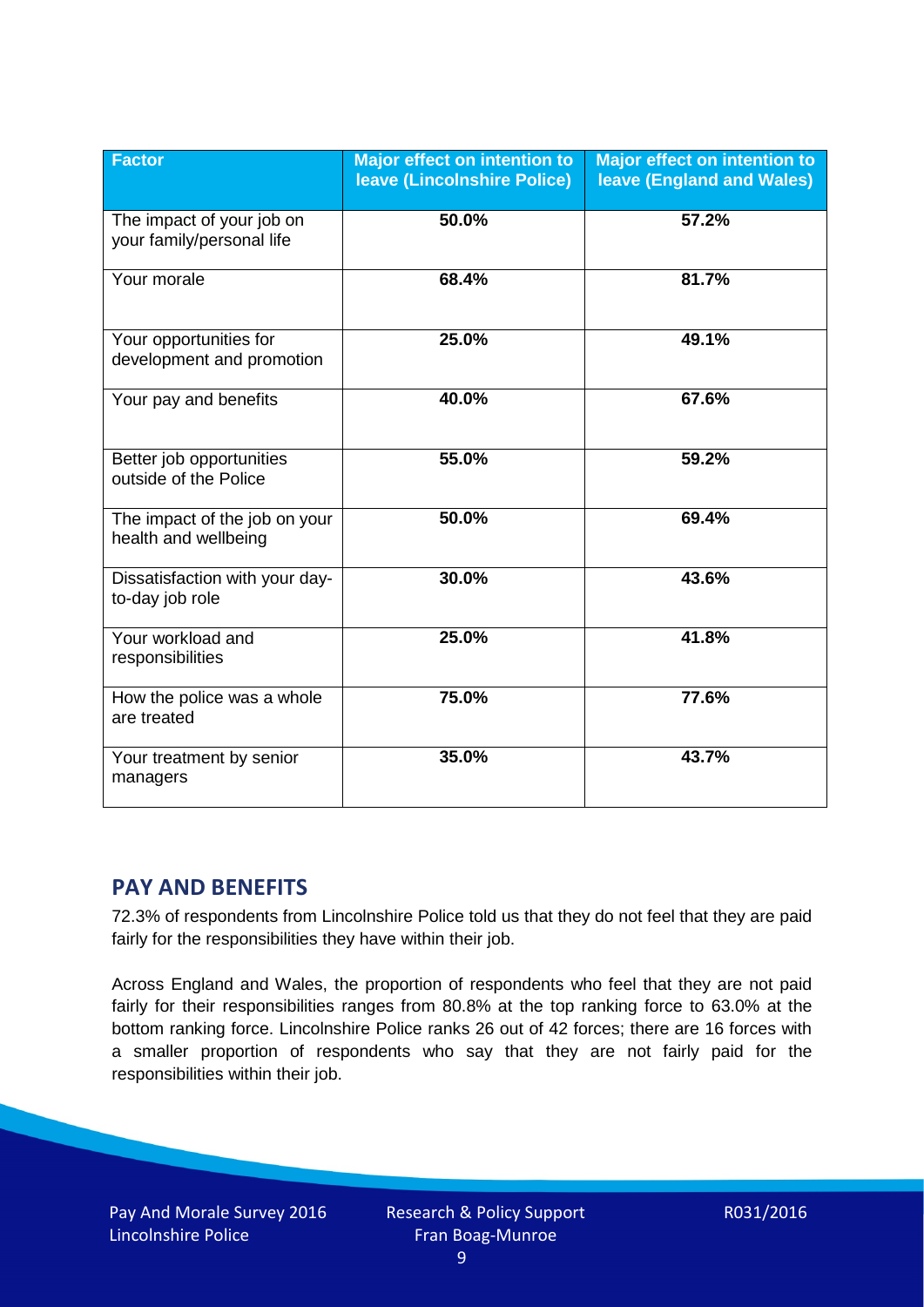60.5% of respondents from Lincolnshire Police said that they are dissatisfied with their overall remuneration (including basic pay and allowances) and 69.2% said that they are dissatisfied with their pensions.

Nationally, The proportion of respondents who are dissatisfied with their overall remuneration ranges from 74.2% at the top ranking force to 50.9% at the bottom ranking force. In terms of respondents reporting dissatisfaction with their remuneration, Lincolnshire Police ranks 32 out of 42 forces, meaning that there are 10 forces with a smaller proportion of respondents who are dissatisfied with their remuneration.

Pension dissatisfaction ranges from 71.5% at the top ranking force to 55.5% at the bottom ranking force. Lincolnshire Police ranks 8 out of 42 forces for this indicator; therefore there are 34 forces with a smaller proportion of respondents who are dissatisfied with their pension.

|                                                                         | 2016  | 2015  |
|-------------------------------------------------------------------------|-------|-------|
| Do not feel fairly paid for the<br>responsibilities within their<br>job | 72.3% | 73.0% |
| Dissatisfied with total<br>remuneration                                 | 60.5% | 63.3% |
| Dissatisfied with pension                                               | 69.2% | 69.8% |

Nationally, 74.4% of respondents said that they were not paid fairly for the responsibilities they have within their job; this proportion was 70.3% in 2015. A significantly larger proportion of respondents said that they were not paid fairly for their responsibilities this year compared to last year<sup>[7](#page-9-0)</sup>.

The proportion of respondents across the police service as a whole who were dissatisfied with their remuneration was 66.7%; this compares to 62.7% in 2015. The difference between

<span id="page-9-0"></span> $7$  Z=12.5, p < 0.001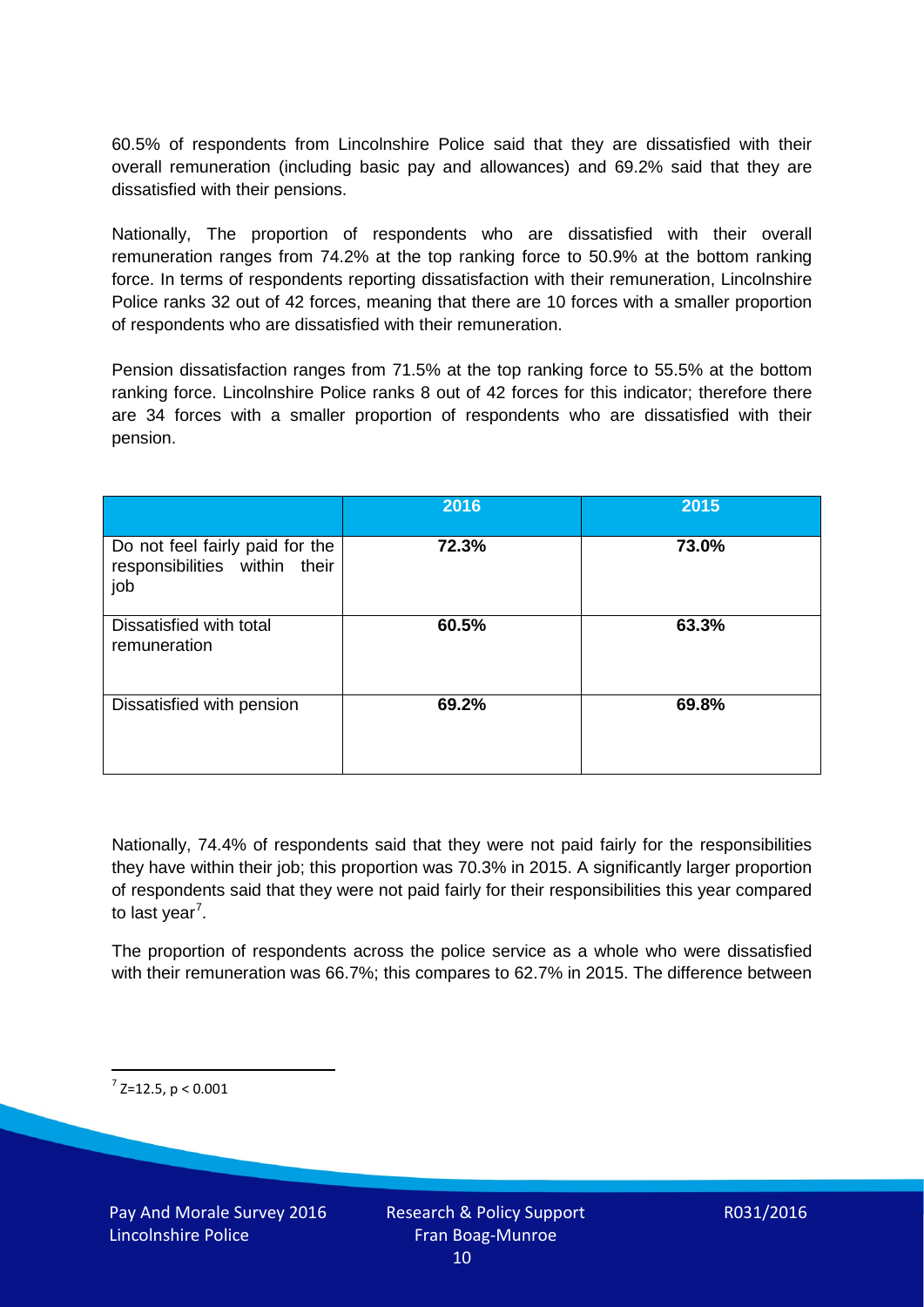the proportion of respondents who were dissatisfied with their overall remuneration in 2016 and 2015 was statistically significant<sup>[8](#page-10-0)</sup>.

Across England and Wales, the proportion of respondents who were dissatisfied with their pension in 2016 was 66.6%; this proportion was 68.9% in 2015. A significantly smaller proportion of respondents were dissatisfied with their pension this year compared to last year<sup>[9](#page-10-1)</sup>.

#### *Proportion of respondents who do not feel fairly paid for the responsibilities within their job compared to national average in 2016*



<span id="page-10-1"></span><span id="page-10-0"></span> $8$  Z = 11.4, p < 0.001  $9^{\circ}$  Z = 6.7 p < 0.001